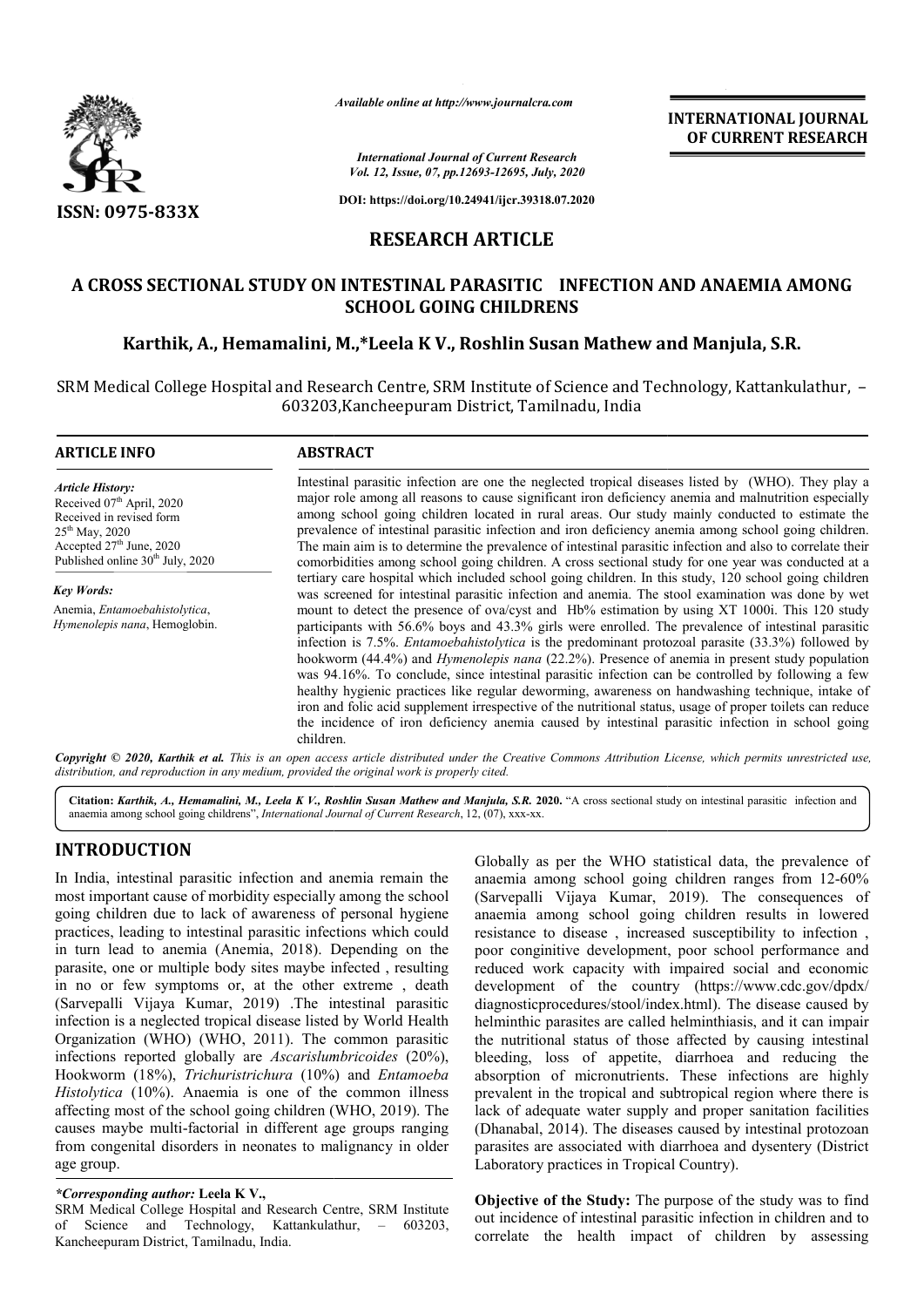hemoglobin levels in a tertiary care hospital in Kancheepuramdistrict (South India), in a period of about twelve months, from January 2019 to January 2020.

**Scope of the Study:** The results of the study can be used to impementregular deworming practices, awareness regarding hand washing,iron and folic acid supplementation irrespective of the nutritional status and hygiene health education could reduce the incidence of parasitic infection and anaemia in school going children.

#### **MATERIALS AND METHODS**

This was a Cross-sectional study conducted on 120school going children who belongs to moderate and severe anemia group. Institutional Ethics Committee has authorized this study (1583/IEC/2018 on 27.02.2019). Stool sample**s** was collected in clean, properly labelled and leak proof universal container with labelled Name, Age, IP/OP no: and Sex from children . All fresh specimens should be handled carefully because each specimen represents a potential source of infectious material. The specimen should not be contaminated with water, urine or disinfectants. Labelled containers are given one day prior to them, and asked to collect the specimen freshly in second day morning. A wet mount can be prepared directly from the fecal matter. Wet mount is usually prepared by using normal saline and lugol's iodine. This will reveal the helminth eggs, larvae, motile trophozoites and non-motile cysts. Pus cells, RBC's and bacteria is also observed.

**Blood specimen**: Under aseptic precautions, 2 millilitres of venous blood were obtained by routine phlebotomy procedure. The samples was collected in an Ethylene Diamine Tetra Aceitic Acid(EDTA) vaccutainer and analysed within 2 hours for Hb using XT 1000i(automated hematology analyser).

## **RESULTS AND DISCUSSION**

In the present prospective study, a total of 120 school going children who fulfilled the inclusion criteria were enrolled. A clear male study population dominance with 68 boys (56.6%) and 52 girls (43.3%) were present. All the children were from age group 5-18 years. The stool samples were screened for all the children who is anaemic. According to the clinical characteristics of the study particepants, it was found that about 94.16% of the particepants is anaemic. The stool specimens was collected from school children and screened for parasite ova and cyst. On microscopic examination of stool samples, it was found that 7.5% of the participants had atleast one of the intestinal parasitic organisms. Among those whose were diagnosed with mild and moderate anaemia. The overall prevalence of intestinal parasitic infection in children is found to be 9 (7.5%) *Entamoebahistolytica* was the most common intestinal parasite in stool samples 4(44.4%), followed by hookworm 3 (33.3%) and *Hymenolepis nana*2 (22.2%). The study participants who was screened for intestinal parasite belongs to the mild, moderate and severe anaemia group which was classified by WHO. The prevalence was found to be as low as 11.4% in a study conducted by Kotian*et al* in Uttarkhand, On microscopic stool examination, *Entamoebahistolytica* and hookworm was the common parasite among the study group. Similar results were obtained in a study done by Sarvepallivijayakumar*et al*. From this study, it was found that prevalence of anaemia among school children was 101.94%.



**Figure 1. Distribution of parasite in study participants (n=120)**

| <b>Clinical variable</b>                         | Frequency (n= 120) | Percentage % |
|--------------------------------------------------|--------------------|--------------|
| Anaemia                                          |                    |              |
| Present (<12mg/dl)                               | 113                | 94.16%       |
| Absent (>12mg/dl)                                | 7                  | 5.84%        |
| Presence of<br>intestinal parasitic<br>infection |                    |              |
| Present                                          | 9                  | 7.5%         |
| Absent                                           | 111                | 92.5%        |

**Figure 2. Clinical characteristics of the study participants (n=120)**



**Figure 3: Gender wise distribution (n=120)**



**Figure 4. Age wise Distribution (n=120)**